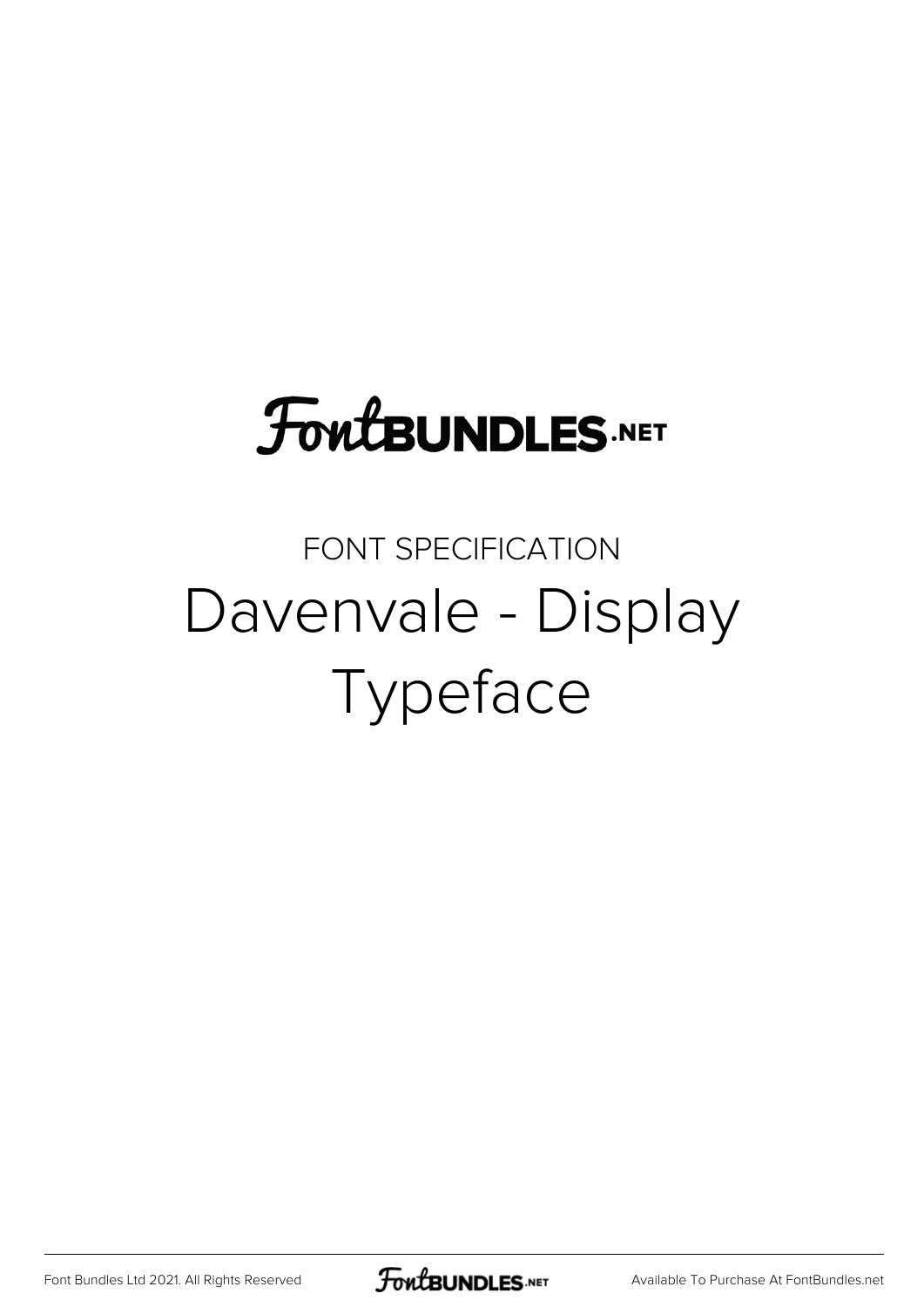

**Uppercase Characters** 

### ABCDEFGHIJKLMNOPQRSTU **VWXYZ**

Lowercase Characters

## **ABCDEF6HIJKLMNOPQRSTU** VWXYZ

**Numbers** 

#### 0123456789

Punctuation and Symbols



All Other Glyphs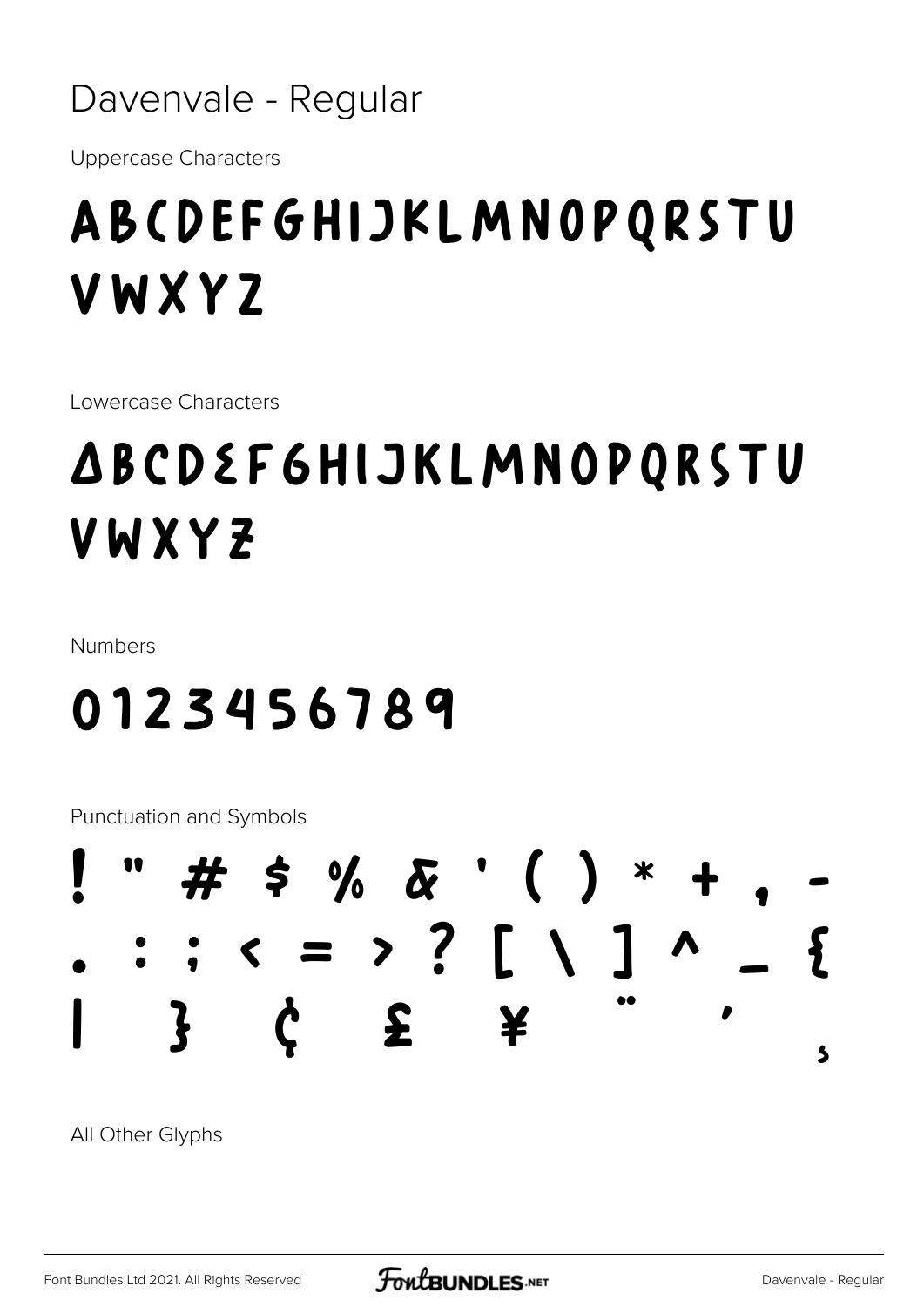|  |  |  | À Á Â Ã Ä Å Æ Ç È                                                                                                                                                                                                                                                                                                                                                                                                                                                                      |  |
|--|--|--|----------------------------------------------------------------------------------------------------------------------------------------------------------------------------------------------------------------------------------------------------------------------------------------------------------------------------------------------------------------------------------------------------------------------------------------------------------------------------------------|--|
|  |  |  | É Ê Ë İ Í Î Ï Đ Ñ                                                                                                                                                                                                                                                                                                                                                                                                                                                                      |  |
|  |  |  | $\begin{matrix} \dot{\mathbf{0}} & \dot{\mathbf{0}} & \dot{\mathbf{0}} & \dot{\mathbf{0}} & \dot{\mathbf{0}} & \dot{\mathbf{0}} & \dot{\mathbf{0}} & \dot{\mathbf{0}} & \dot{\mathbf{0}} & \dot{\mathbf{0}} & \dot{\mathbf{0}} & \dot{\mathbf{0}} & \dot{\mathbf{0}} & \dot{\mathbf{0}} & \dot{\mathbf{0}} & \dot{\mathbf{0}} & \dot{\mathbf{0}} & \dot{\mathbf{0}} & \dot{\mathbf{0}} & \dot{\mathbf{0}} & \dot{\mathbf{0}} & \dot{\mathbf{0}} & \dot{\mathbf{0}} & \dot{\mathbf{0}}$ |  |
|  |  |  | ÜÝÞBÀ Á Â Ã Ä                                                                                                                                                                                                                                                                                                                                                                                                                                                                          |  |
|  |  |  | Å Δς έ έ ε̂ ë i i                                                                                                                                                                                                                                                                                                                                                                                                                                                                      |  |
|  |  |  | $\hat{\mathbf{i}}\quad \hat{\mathbf{i}}\quad \hat{\mathbf{N}}\quad \hat{\mathbf{O}}\quad \hat{\mathbf{O}}\quad \hat{\mathbf{O}}\quad \hat{\mathbf{O}}\quad \hat{\mathbf{O}}\quad \hat{\mathbf{O}}$                                                                                                                                                                                                                                                                                     |  |
|  |  |  | Ù Ú Û Ü Ý Þ Ÿ Ð Đ                                                                                                                                                                                                                                                                                                                                                                                                                                                                      |  |